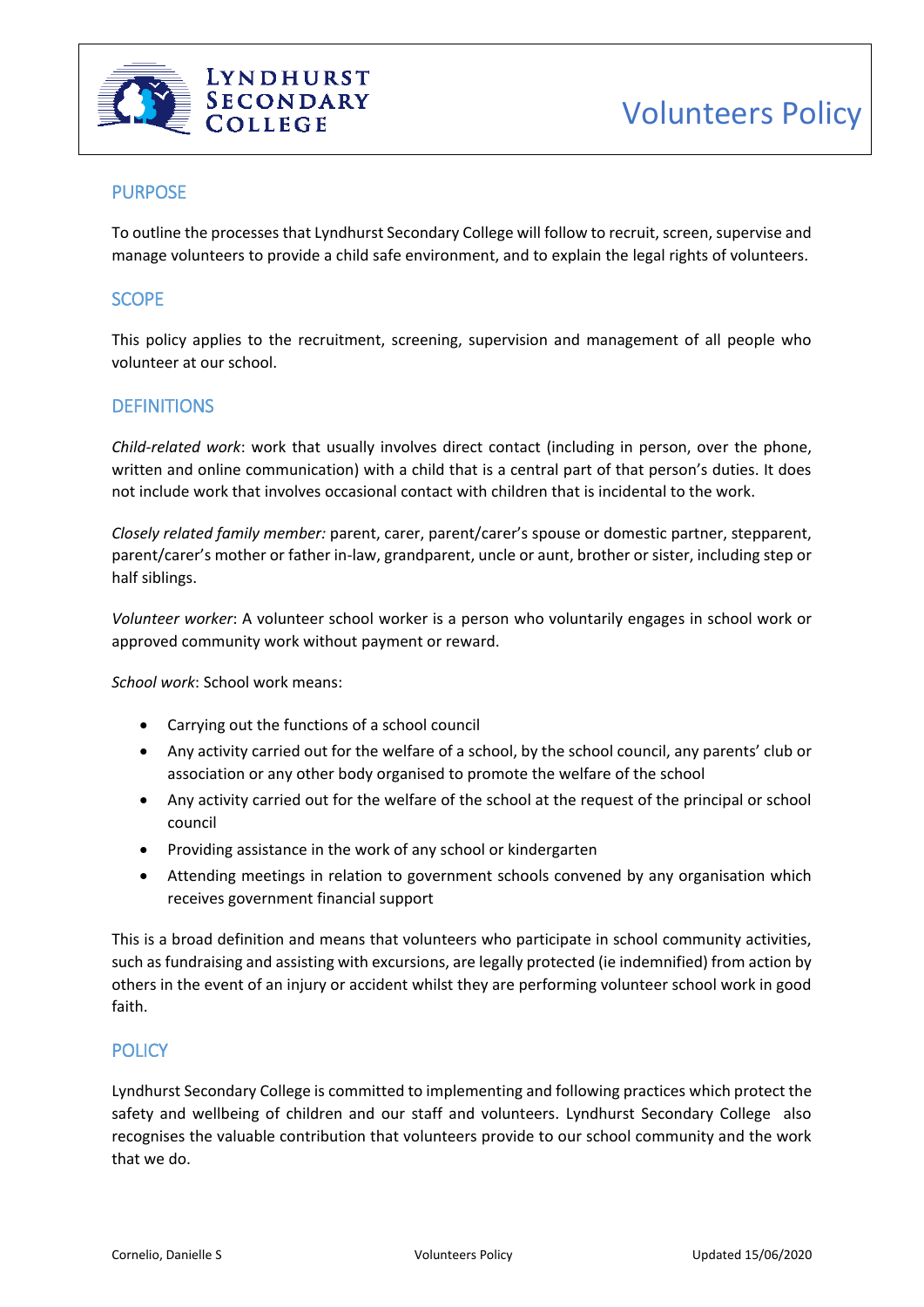

The procedures set out below are designed to ensure that Lyndhurst Secondary College's volunteers are suitable to work with children and are well-placed to make a positive contribution to our school community.

## Becoming a volunteer

Members of our school community who would like to volunteer are encouraged to contact the college on 59960144 and ask to speak to an appropriate staff member from the area in which you would like to volunteer.

#### **Suitability checks including Working with Children Checks**

#### *Working with students*

Lyndhurst Secondary College values the many volunteers that assist in our classrooms/with sports events/school concerts/other events and programs. To ensure that we are meeting our legal obligations under the *Working With Children Act 2005* (Vic) and the Child Safe Standards, Lyndhurst Secondary College is required to undertake suitability checks which may include a Working With Children Check, proof of identity, work history involving children and/or reference checks.

Considering our legal obligations, and our commitment to ensuring that Lyndhurst Secondary College is a child safe environment, we will require volunteers to obtain a WWC Check and produce their valid card to the front office for verification in the following circumstances:

- **Volunteers who are not parent/family members** of any student at the school are required to have a WWC Check if they are engaged in child-related work regardless of whether they are being supervised.
- **Parent/family volunteers** who are assisting with any classroom or school activities involving direct contact with children in circumstances where the volunteer's child is **not** participating, or does not ordinarily participate in, the activity.
- **Parent/family volunteers** who assist with excursions (including swimming), camps and similar events, regardless of whether their own child is participating or not.
- **Parent/family volunteers** who regularly assist in school activities, regardless of whether their own child is participating or not
- **Parent/community School Council members** sitting on School Council with student School Council members, regardless of whether their own child is a student member or not

In addition, depending on the nature of the volunteer work, our school may ask the volunteer to provide other suitability checks at its discretion (for example, references, work history involving children and/or qualifications). Proof of identity may also be required in some circumstances.

#### *Non child-related work*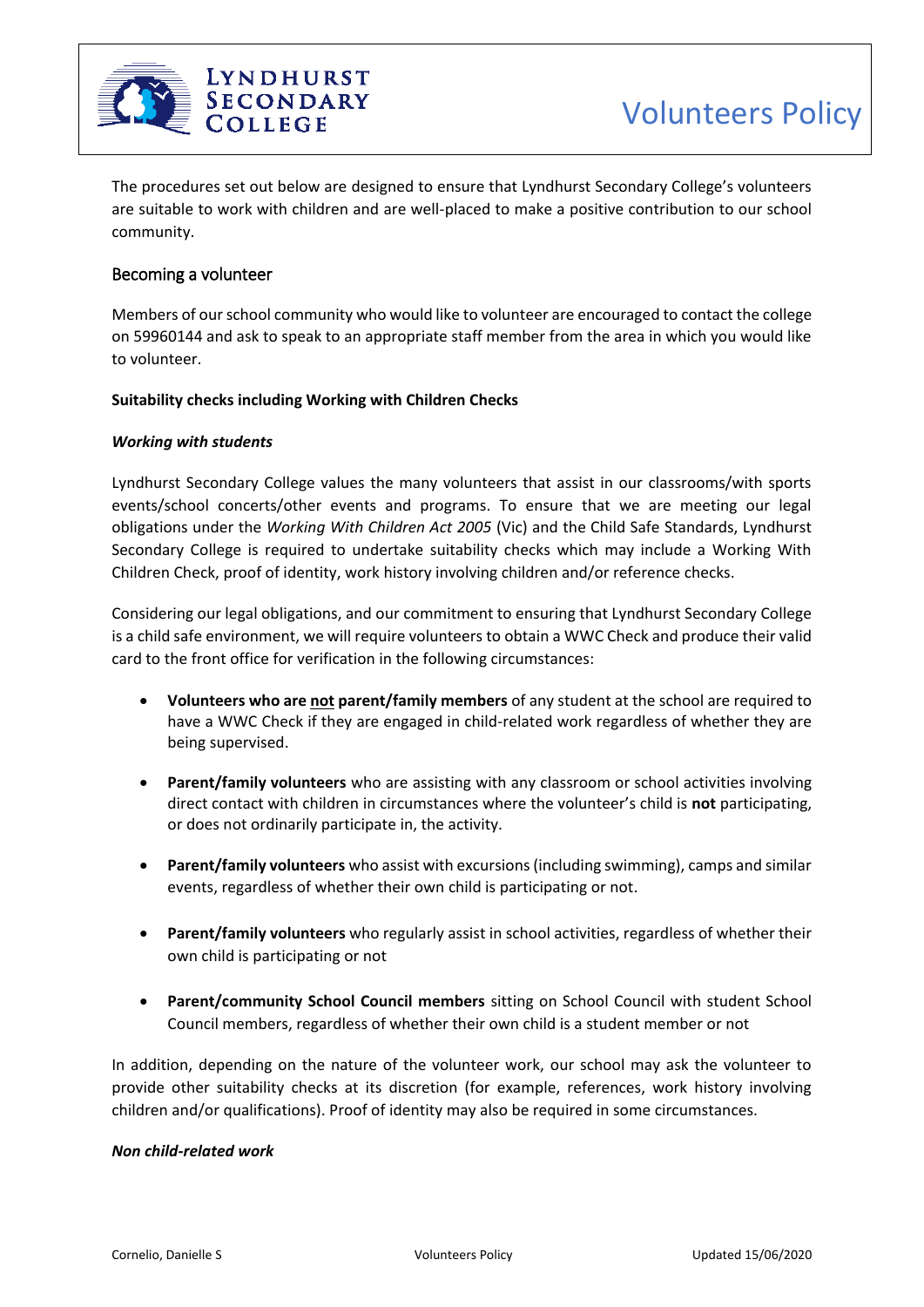

On some occasions, parents and other members of the school community may volunteer to do work that is not child-related. For example school council and participating in sub-committees of school council during which children will not be, or would not reasonably be expected to be, present.

Volunteers for this type of work are not required to have Working with Children or other suitability checks as they are not engaged in child-related work and children are not generally present during these activities. However, Lyndhurst Secondary College reserves the right to undertake suitability checks, including proof of identity, Working with Children Checks, at its discretion if considered necessary for any particular activities or circumstances.

## Management and supervision

Volunteer workers will be expected to comply with any reasonable direction of the principal (or their nominee). This will include the requirement to follow our school's policies, including, but not limited to our Child Safety Policy / Statement of Commitment to Child Safety, our Child Safety Code of Conduct and our Statement of Values and School Philosophy. Volunteer workers will also be expected to act consistently with Department of Education and Training policies, to the extent that they apply to volunteer workers, including the Department's policies relating to Equal Opportunity and Anti-Discrimination, Sexual Harassment and Workplace Bullying.

The principal has the discretion to make a decision about the ongoing suitability of a volunteer worker and may determine at any time whether or not a person is suitable to volunteer at Lyndhurst Secondary College.

Lyndhurst Secondary College will provide any appropriate induction and/or training for all volunteer workers. The principal (or their nominee) will determine what induction and/or training is necessary depending on what type of work the volunteer will be engaged in.

All volunteers will be provided induction in relation to Lyndhurst Secondary College's child safety practices, including reporting obligations and procedures. Our school has a Child Safety Reporting Obligations Policy which all staff and volunteers should be aware of.

The principal (or their nominee) will determine what supervision, if any, of volunteers is required for the type of work being performed.

### Compensation

### *Personal injury*

Volunteer workers are covered by the Department of Education and Training's Workers Compensation Policy if they suffer personal injury in the course of engaging in school work.

### *Property damage*

If a volunteer worker suffers damage to their property in the course of carrying out school work, the Minister (or delegate) may authorise such compensation as they consider reasonable in the